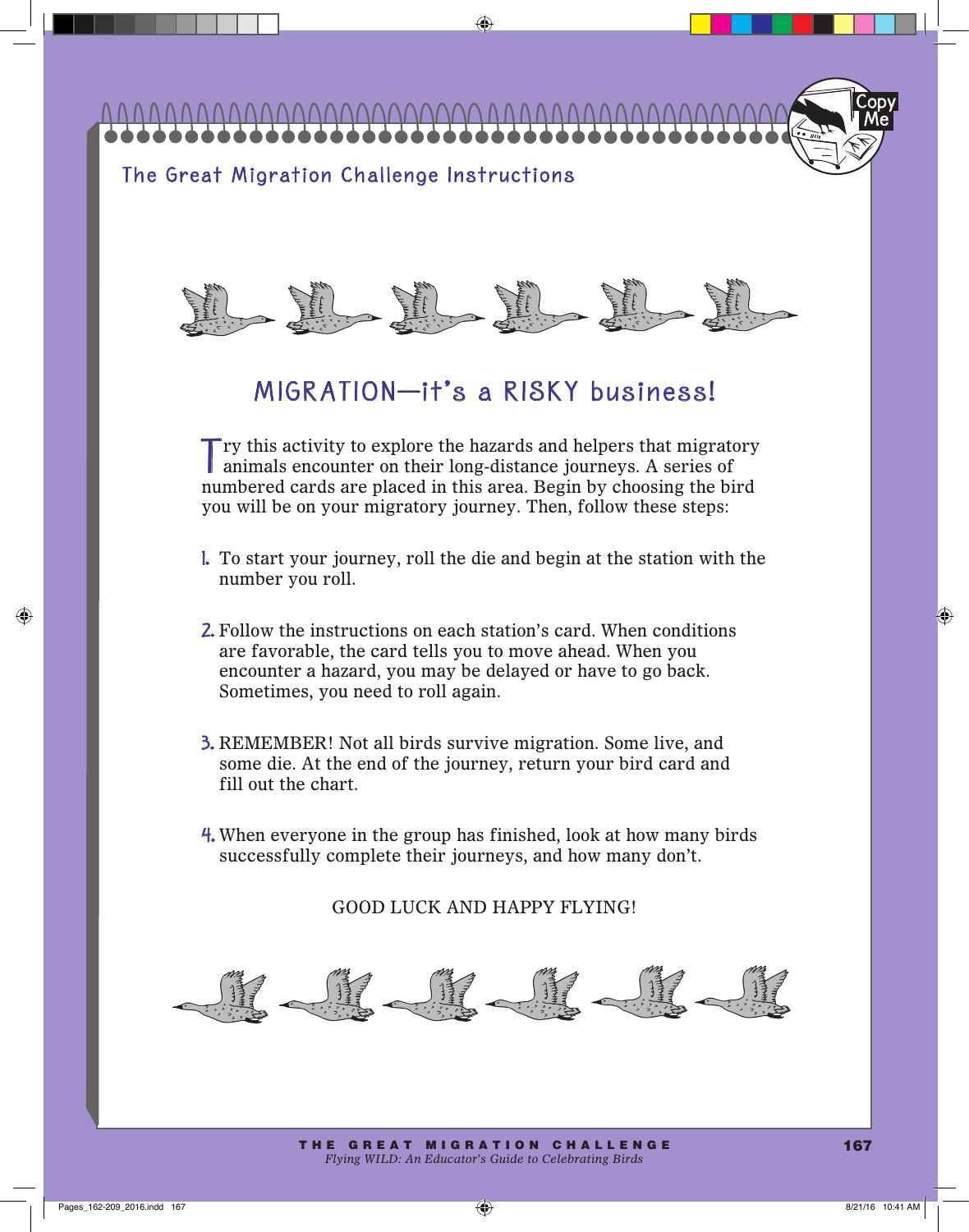$\overline{U} \overline{U}$ 1111111111111

Me Copy

## The Great Migration Challenge Activity Cards

| Watch out! Power lines<br>ahead. Don't hit them!<br>Crawl ahead 5 feet.<br>Then roll the die and<br>move ahead the number<br>of stations indicated.                                                                         | 2<br>Good news! Food is<br>plentiful. Many berries,<br>seeds, grains, and insects<br>are available in this<br>overgrown field near a<br>river. Smack your "beak"<br>10 times and move<br>ahead 5 stations.                                               | Bad news. You land by<br>a polluted marsh and<br>become sick from the<br>food you eat. Sit down,<br>hold your stomach and<br>count to 30. Groan 10<br>times. Then move ahead<br>1 station.               |
|-----------------------------------------------------------------------------------------------------------------------------------------------------------------------------------------------------------------------------|----------------------------------------------------------------------------------------------------------------------------------------------------------------------------------------------------------------------------------------------------------|----------------------------------------------------------------------------------------------------------------------------------------------------------------------------------------------------------|
| 4                                                                                                                                                                                                                           | 5                                                                                                                                                                                                                                                        | 6                                                                                                                                                                                                        |
| Watch out for the<br>predator----it wants to eat<br>you! Freeze, count to 40,<br>and then sneak ahead<br>2 stations.                                                                                                        | You escape capture by<br>a predator, but slightly<br>sprain your wing in the<br>escape. Get it back in<br>shape. Slowly swing your<br>left arm around 10 times.<br>Move ahead 1 station.                                                                 | Scientists catch you for<br>research. They put a<br>metal band on your leg<br>and set you free. Tie a<br>piece of flagging around<br>your ankle. Move ahead<br>2 stations.                               |
| 7<br>You get tangled in fishing<br>line and can't eat. You<br>are weak from hunger.<br>A wildlife rehabilitator<br>cuts the line and feeds<br>you. Hop on 1 leg in a<br>circle, count to 40, then<br>move ahead 4 stations. | 8<br>You land at a school<br>where students created a<br>schoolyard habitat. There<br>is a bird feeder, you eat<br>seeds, fruit, insects, and<br>nectar. Peck or sip 20<br>times. Roll the die, then<br>move ahead that number.                          | 9<br>It's raining, it's pouring,<br>and you don't want to fly<br>in this rainstorm. Count<br>to 50 while you wait for<br>the storm to stop, roll<br>the die, then move ahead<br>that number of stations. |
| 10<br>Strong winds from the<br>wrong direction keep you<br>from migrating. Roll the<br>die and blow back that<br>many stations.                                                                                             | 11<br>You can't find last year's<br>resting spot because a<br>new shopping mall has<br>been built there. Walk<br>around in 3 wide circles<br>searching for rest and<br>food. You are still hungry,<br>and only have strength<br>to move ahead 1 station. | 12<br>Whew! While flying near<br>a large city, you almost<br>collide with a jet.<br>Go back 3 stations<br>while you recover.                                                                             |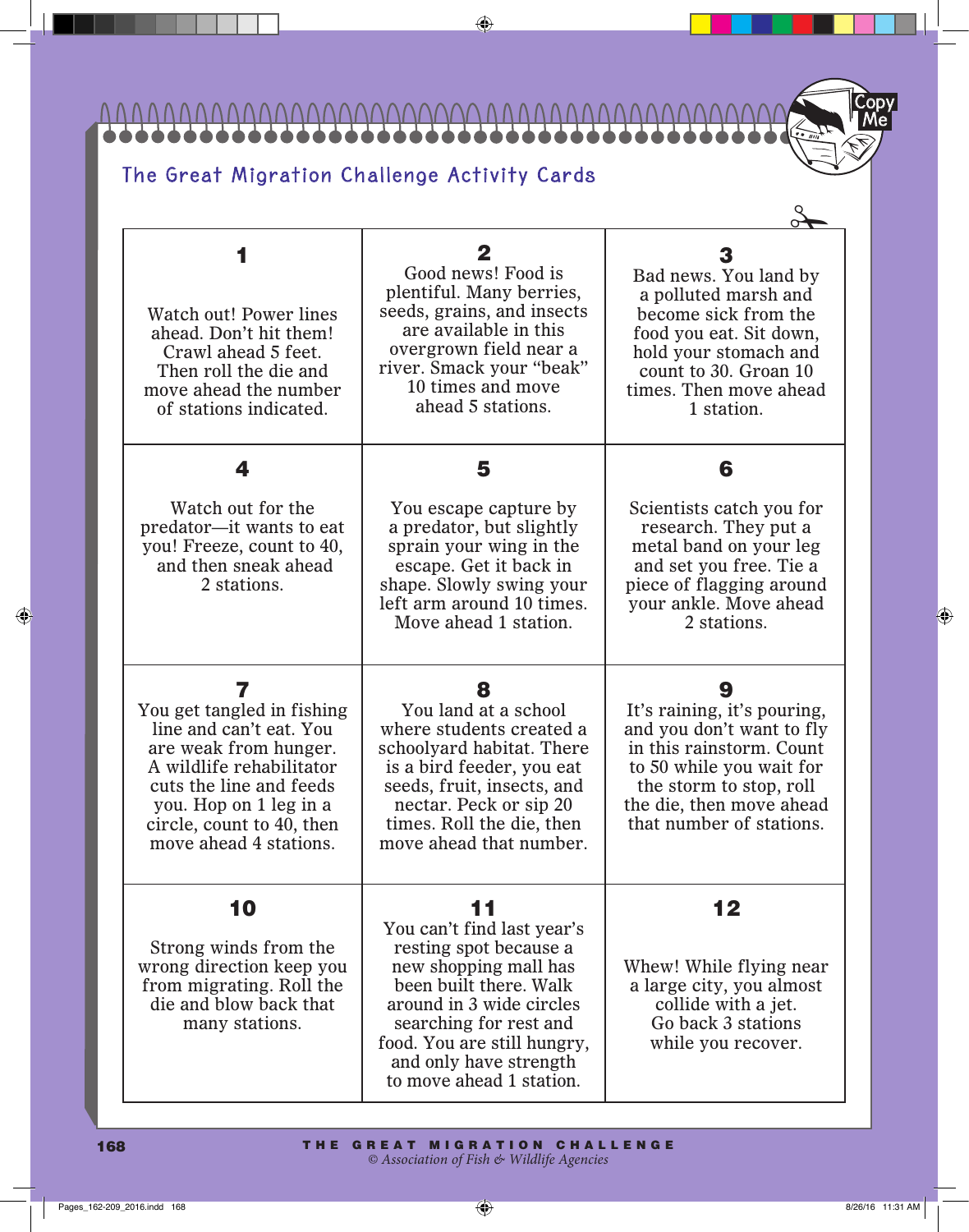111111111111 <u>N V V</u>

## The Great Migration Challenge Activity Cards

| 13                                                                                                                                                                                                          | 14                                                                                                                                                                                                | 15                                                                                                                                          |
|-------------------------------------------------------------------------------------------------------------------------------------------------------------------------------------------------------------|---------------------------------------------------------------------------------------------------------------------------------------------------------------------------------------------------|---------------------------------------------------------------------------------------------------------------------------------------------|
| You arrive at a large<br>lake, where there is<br>plenty of clean water,<br>food, and shelter. Rub<br>your stomach 15 times<br>and move ahead<br>4 stations.                                                 | You are able to fly a<br>long distance in one day,<br>because of good winds.<br>Roll the die and move<br>ahead that number of<br>stations.                                                        | Bad Storm! No flying<br>today. BRRRR! You are<br>cold and hungry. Shiver<br>for 10 counts, hold your<br>belly, and go back<br>1 station.    |
| 16                                                                                                                                                                                                          | 17                                                                                                                                                                                                | 18                                                                                                                                          |
| A pet cat catches you<br>and eats you. The<br>game is over for you.<br>SORRY! You died. Die<br>dramaticallythen go<br>back to the beginning<br>and mark the chart.                                          | You just flew into a tall<br>glass building in town.<br>Sit down, hold your head,<br>and count to 35. Then roll<br>the die and move ahead<br>the number of stations<br>indicated.                 | You just ran into a<br>communications tower.<br>The game is over for<br>you. SORRY! Go back to<br>the beginning and mark<br>the chart.      |
| 19                                                                                                                                                                                                          | 20                                                                                                                                                                                                | 21                                                                                                                                          |
| Good news!!! A good<br>wind helps you fly. Move<br>ahead 5 stations.                                                                                                                                        | After flying for several<br>days, you land in a wildlife<br>refuge. Spend time resting<br>and eating from the<br>abundance of food. Gulp<br>10 times, take a rest, then<br>move ahead 4 stations. | <b>OOPS!</b> An unexpected<br>freeze causes food to<br>become scarce. Go back<br>2 stations as you try to<br>find more food.                |
| 22                                                                                                                                                                                                          | 23                                                                                                                                                                                                | 24                                                                                                                                          |
| Bad luck! You have<br>just joined a large flock<br>of birds that has been<br>exposed to disease. You<br>get sick and die. SORRY!<br>Die dramaticallythen<br>go back to the beginning<br>and mark the chart. | Uh-oh! You lost an<br>important stopover spot<br>when the wetlands were<br>recently drained for a<br>new building. Go back<br>1 station.                                                          | Spend 5 days resting<br>and feed in another<br>wildlife refuge. Count to<br>40. Because you are so<br>strong, you can fly<br>to the finish! |

Me Copy